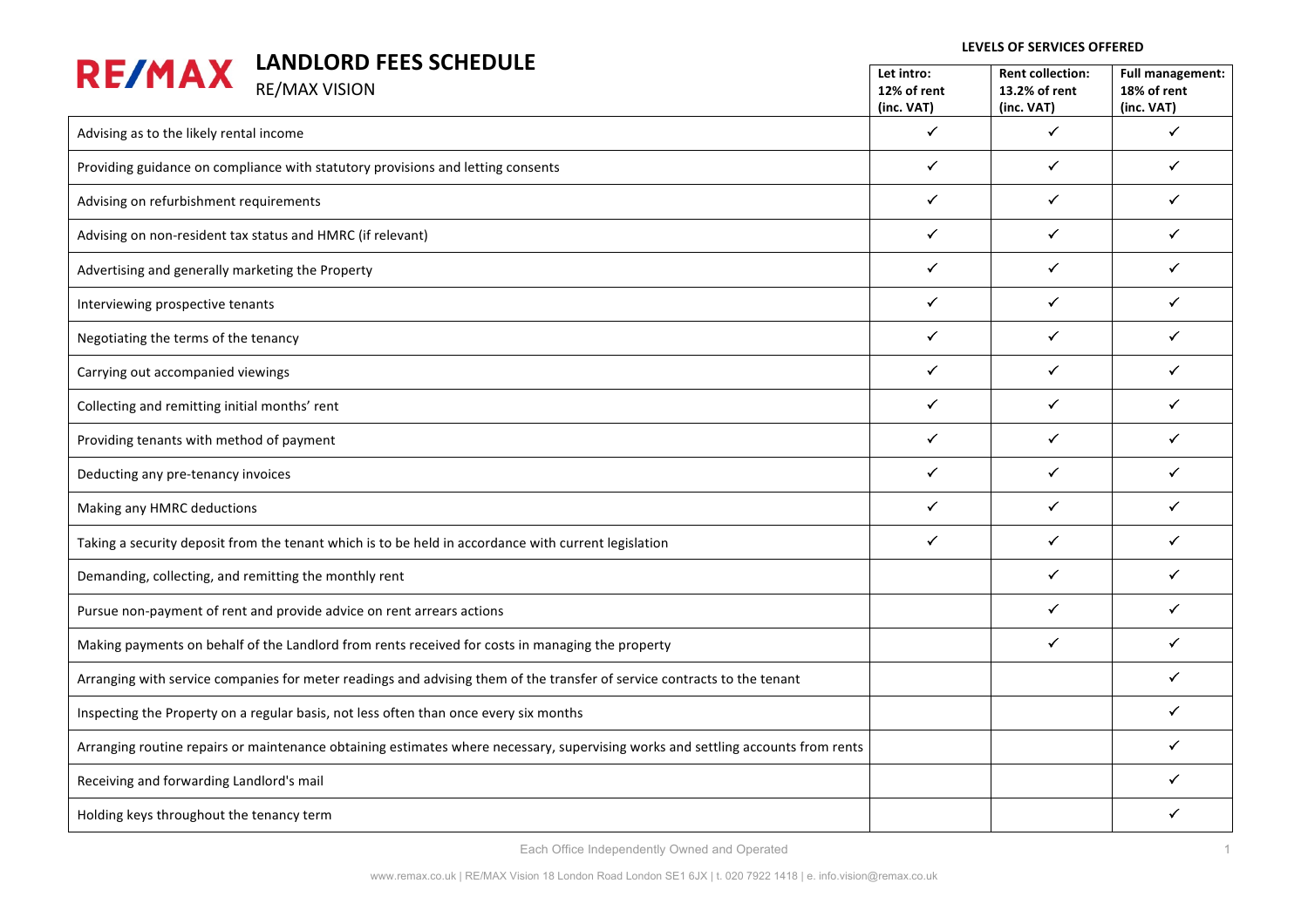### LANDLORD FEES SCHEDULE **RE/MAX** ADDITIONAL NON-OPTIONAL FEES AND CHARGES

### START OF TENANCY FEES

Set-up Fees: £300 (inc. VAT) per tenancy. Referencing for up to two tenants (ID checks, Right-to-Rent check, financial credit checks, obtaining references from current or previous employers / landlords and any other relevant information to assess affordability) as well as contract negotiation (amending and agreeing terms) and arranging the signing of the tenancy agreement.

Additional Tenant / Guarantor Referencing Fees: £24 (inc. VAT) per tenant. As Set-up Fees above for additional tenants.

Permitted Occupier Fees: £24 (inc. VAT) per permitted occupier. Explaining to any permitted occupier their rights and responsibilities towards the named tenant(s) and landlord.

Inventory Check in Fees: From £156 (inc. VAT) as quoted by independent inventory clerks. Dependant on the number of bedrooms and/or size of the property and any outbuildings.

Deposit Registration Fees (where collected):£30 (inc. VAT) per tenancy. Register landlord and tenant details and protect the security deposit in accordance with current legislation

### DURING TENANCY FEES

Arrangement Fees for works: 12% of net cost (inc. VAT). Arranging access and assessing the costs with any contractors, ensuring work has been carried out in accordance with the Specification of Works and retaining any resulting warranty or guarantee. Tenant Find and Rent Collection services only

Arrangement Fees for works over £500: 12% of net cost (inc. VAT). Arranging access and assessing the costs with any contractors, ensuring work has been carried out in accordance with the Specification of Works and retaining any resulting warranty or guarantee. Fully Managed service only.

Additional Property Visits: £72 (inc. VAT) per visit. Should the landlord request property visits in addition to those within their existing Terms of Business, this covers the costs of attending the property. 

Renewal Fees: 6% (inc. VAT) for Tenant Find service. 7.2% for Rent Collection service and 12% for Fully Managed service. Contract negotiation, amending and updating terms and arranging for the signing of a further tenancy agreement.

### END OF TENANCY FEES

Fees for the service of Section 21 Notice: £60 (inc. VAT) for Tenant Find service only

Check out Fees: From £120 (inc. VAT) as quoted by independent inventory clerks. Attending the property to undertake an updated Schedule of Condition based on the original inventory.

Deposit Dispute Service Fee: £120 (inc. VAT). The costs associated with the preparation of all evidence and submitting the case to the tenancy deposit scheme as well as dealing with all correspondence relating to the dispute. This only applies where the agent has protected the deposit.

Court Attendance Fees: £300 (inc. VAT) per day.

**Please ask a member of staff if you** have any questions about our fees.

# **CLIENT MONEY PROTECTION:**



**INDEPENDENT REDRESS:**



**www.tpos.co.uk**

Each Office Independently Owned and Operated